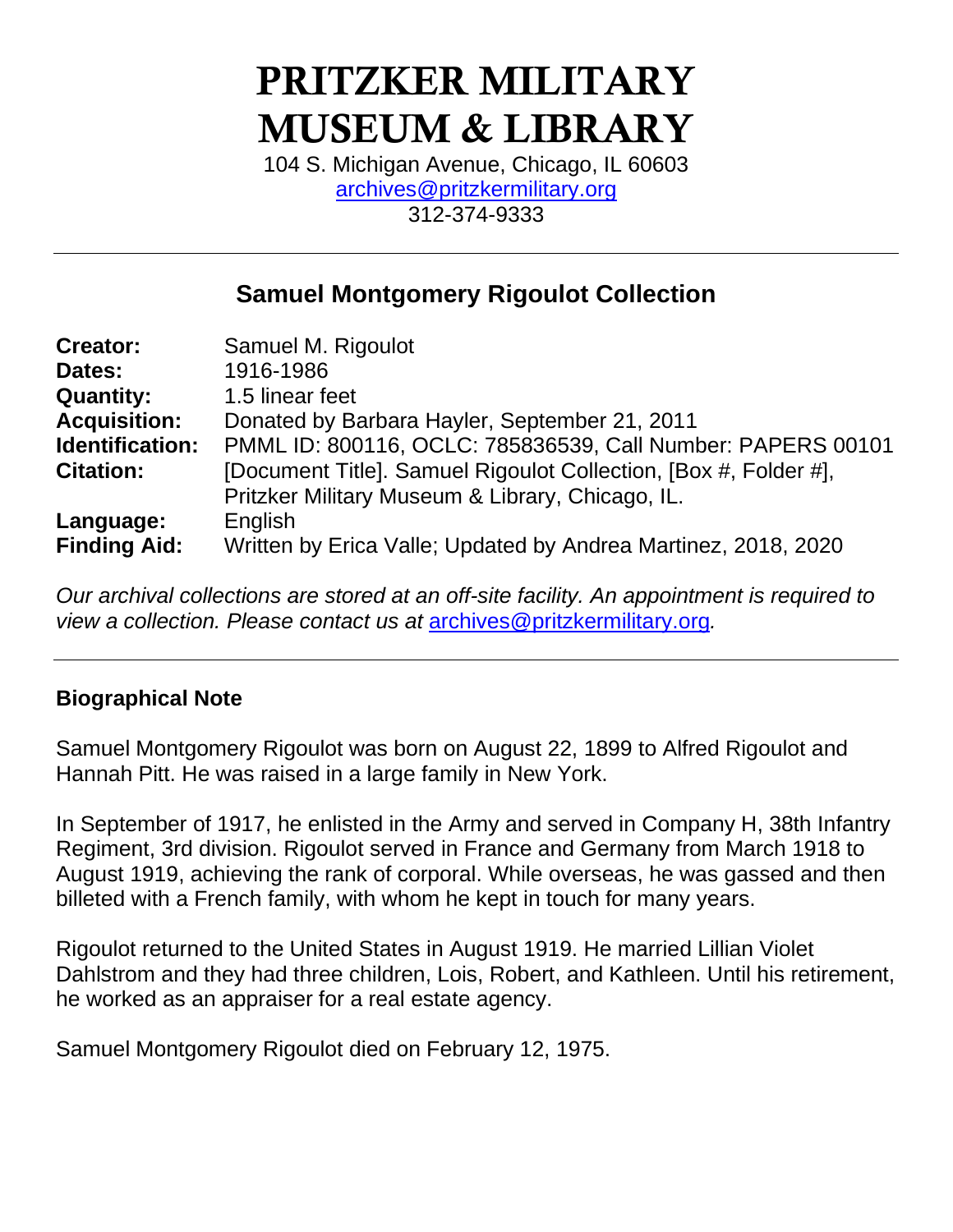# **Scope and Content of the Collection**

The Samuel M. Rigoulot Collection contains mostly items pertaining to the military service of Samuel M. Rigoulot, who served in the army during World War I. He was stationed in both France and Germany with Company H, 38th Infantry Regiment, 3rd Division. The collection spans from 1916 to 1986 and includes books, newspapers, maps, photos, correspondence, and other items. Among the personal items included in this collection are Samuel's Doughboy helmet and numerous medals.

# **Arrangement**

# **Series One: Official Government Documents**

This series contains official government documents pertaining mostly to Samuel's military service, including a pay record book, Selective Service registration cards, and a certificate detailing his service. It also contains his death certificate.

# **Series Two: Correspondence**

This series contains correspondence by Samuel and by his family and friends. It is divided into four parts: correspondence from the French family he was billeted with during the war, correspondence to and from his family and friends, correspondence regarding the citation of Captain Herlihy, and government correspondence.

# **Series Three: Newspapers**

This series contains several issues of both *The Watch on the Rhine* and *Recruiting News,* as well as newspaper clippings from publications such as the *Brooklyn Daily Times.* 

# **Series Four: Programs**

This series contains programs from various reunions of the 38th Infantry that Samuel attended, as well as a program for Easter Services in 1918.

# **Series Five: Souvenirs**

This series contains souvenirs Samuel obtained while overseas. It includes postcard and photograph books from places he visited, such as Versailles.

# **Series Six: Miscellaneous**

This series contains small items that didn't fit anywhere else, such as a dance card, a bookmark, and sheet music.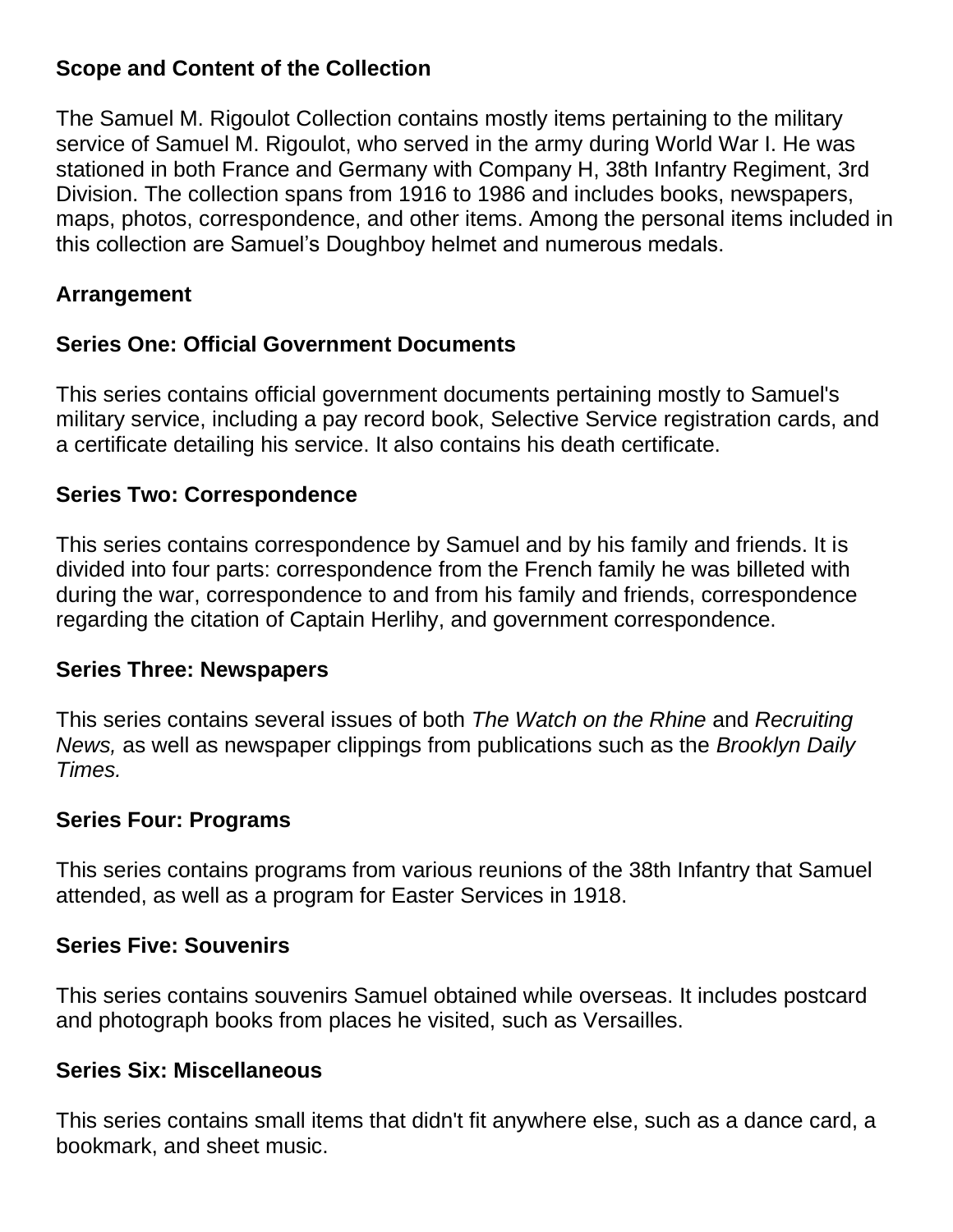#### **Series Seven: Books and Booklets**

This series contains books and booklets, including illustrated Michelin Guides, booklets, and a book called The Third Division.

# **Rights**

Copyrights held by Barbara Hayler were transferred to the Pritzker Military Museum & Library. All other rights are held by the author or publisher. Users assume responsibility for following copyright laws as established by US Code Title 17.

#### **Separations**

| Call<br><b>Number</b> | <b>Description</b>                                              |
|-----------------------|-----------------------------------------------------------------|
|                       | <b>Posters</b>                                                  |
|                       | Poster, World War I Roster for Company H, 38th U.S.<br>Infantry |
|                       | <b>Artifact</b>                                                 |
|                       | Doughboy Helmet, 3rd Infantry Division Insignia                 |
|                       | Wristwatch (broken)                                             |
|                       | 38th Infantry Regiment Service Blouse                           |
|                       | World War I Victory Medal w/6 campaign bars and 2 bar pins      |
|                       | <b>Marne Division Medal</b>                                     |
|                       | <b>3rd Divison Pendant</b>                                      |
|                       | US 38 brass buttons (2)                                         |
|                       | Brass button with H and crossed rifles                          |
|                       | Metal U.S. Buttons (3)                                          |
|                       | Veterans of Foreign Wars pendant                                |
|                       | State of New York World War I Medal                             |
|                       | Croix de Guerre medal with laurels                              |
|                       | Box that contained Victory Medal                                |
|                       |                                                                 |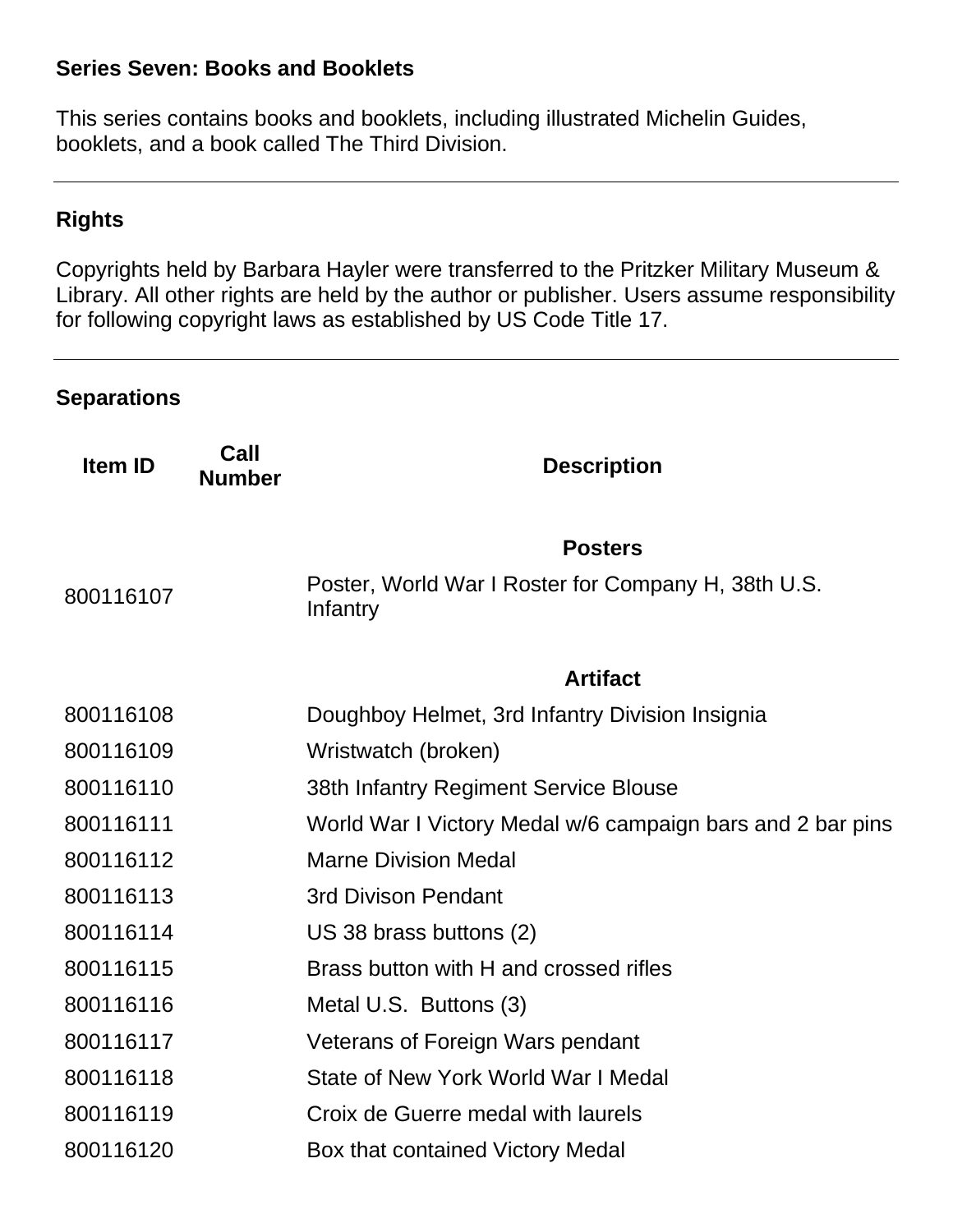| 800116121 | Box that contained a medal |
|-----------|----------------------------|
| 800116122 | Uniform Pin, red and green |
| 800116123 | Pin, purple and white      |
| 800116124 | Medal, red and green       |
| 800116125 | Ribbon and envelope        |

# **Maps**

| 800116084 | <b>MAP</b><br>00901   | Map of Principal Sites and Monuments in Paris                                                                                                                  |
|-----------|-----------------------|----------------------------------------------------------------------------------------------------------------------------------------------------------------|
| 800116085 | <b>MAP</b><br>00902   | American Red Cross Map of Paris                                                                                                                                |
| 800116086 | <b>MAP</b><br>00903   | Bartholomew's General Map of Europe                                                                                                                            |
| 800116087 | <b>MAP</b><br>00904   | Map of the Western Front                                                                                                                                       |
| 800116088 | <b>MAP</b><br>00905   | Photocopy of Map of Dispositions of MC Alexander's 38th<br>Infantry Regiment on the Marne, July 15, 1918                                                       |
| 800116089 | <b>MAP</b><br>00906   | Photocopy of Map of Rock of the Marne Action of the U.S.<br>3rd Division, July, 1918 (2)                                                                       |
|           |                       | <b>Photographs</b>                                                                                                                                             |
|           |                       | <b>Military Photos</b>                                                                                                                                         |
| 800116090 | <b>PHOTO</b><br>05446 | Group photo. Caption: "Third Platoon, Co. H, 38th Inf.,<br>[illegible]. Obermendig, Germany, 23, 3, 1919"                                                      |
| 800116091 | <b>PHOTO</b><br>05447 | Group photo. Caption: "All that is left of the old original<br>company "H" 38th Infantry just returned from overseas, Aug<br>23rd, 1919." Back: List of names. |
| 800116092 | <b>PHOTO</b><br>05448 | Photo of Thirty-Eighth Infantry, Third American Division<br>decorated in recognition of its service                                                            |
| 800116093 | <b>PHOTO</b><br>05449 | Photo of a soldier. Caption: "Very sincerely, Kenny." Back:<br>"Kenneth [illegible], 109 W. Lincoln Ave, Delaware, Ohio."                                      |
|           |                       | <b>Muller-Prost Family Photos</b>                                                                                                                              |
| 800116094 | <b>PHOTO</b><br>05450 | Portrait of Muller-Prost family. Caption in French. Taken in<br>Remich.                                                                                        |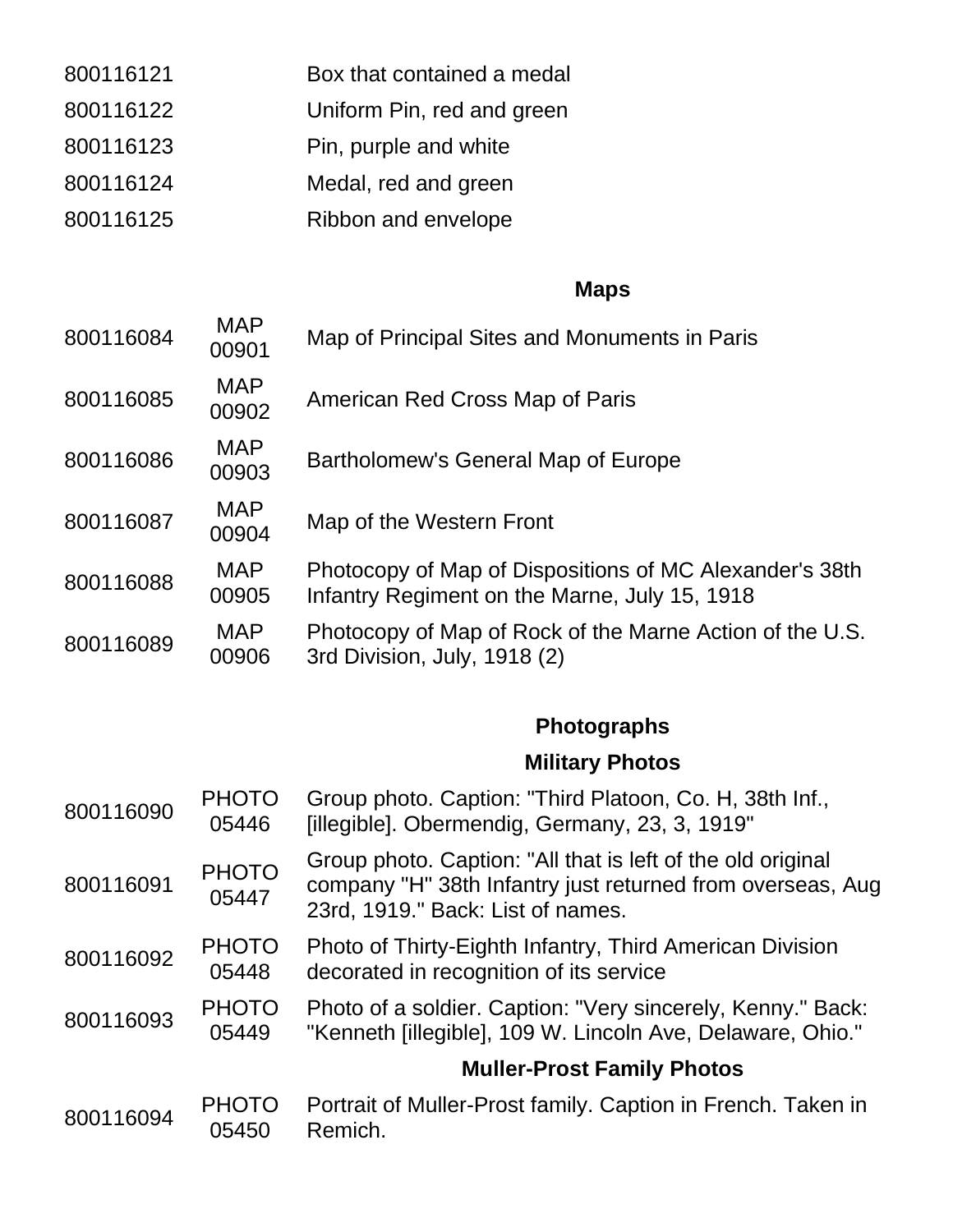| 800116095 | <b>PHOTO</b><br>05451 | Communion portrait. Caption: "Souvenir de ma iere<br>communion! Leone. Remich, le 8 juin 1924"                                                                        |
|-----------|-----------------------|-----------------------------------------------------------------------------------------------------------------------------------------------------------------------|
|           |                       | <b>Photos of Samuel Rigoulot</b>                                                                                                                                      |
| 800116096 | <b>PHOTO</b><br>05452 | Photo of Samuel in uniform, taken outside.                                                                                                                            |
| 800116097 | <b>PHOTO</b><br>05453 | Photo of Samuel in uniform in front of a house.                                                                                                                       |
| 800116098 | <b>PHOTO</b><br>05454 | Formal portrait of Samuel in uniform, posed in a chair.                                                                                                               |
| 800116099 | <b>PHOTO</b><br>05455 | Photo of Samuel smiling outside                                                                                                                                       |
|           |                       | <b>Photos from brother Bert's Accident</b>                                                                                                                            |
| 800116100 | <b>PHOTO</b><br>05456 | Photo of damaged boat                                                                                                                                                 |
| 800116101 | <b>PHOTO</b><br>05457 | Photo of wreckage                                                                                                                                                     |
| 800116102 | <b>PHOTO</b><br>05458 | Photo of boat deck                                                                                                                                                    |
| 800116103 | <b>PHOTO</b><br>05459 | Photo of miners                                                                                                                                                       |
|           |                       | <b>Panoramic Photos</b>                                                                                                                                               |
| 800116104 | <b>PHOTO</b><br>05460 | Photo of 38th Infantry, 3rd Division (Marne) at Coblenz                                                                                                               |
| 800116105 | <b>PHOTO</b><br>05461 | "2nd BN.-38th Inf.-3rd Div. (Marne)-Review of July 14th, at<br>1919 at Coblenz" large photograph                                                                      |
| 800116106 | <b>PHOTO</b><br>05462 | "All that is left of the old original Company "H" 38th Infantry<br>3rd Just returned from over seas Aug 23rd 1919" group<br>photograph labeled with handwritten names |

# **Key Subjects**

This collection is indexed under the following heading in the Library's online catalog. Researchers interested in materials about related topics, persons, or places should search the catalog using these subject headings.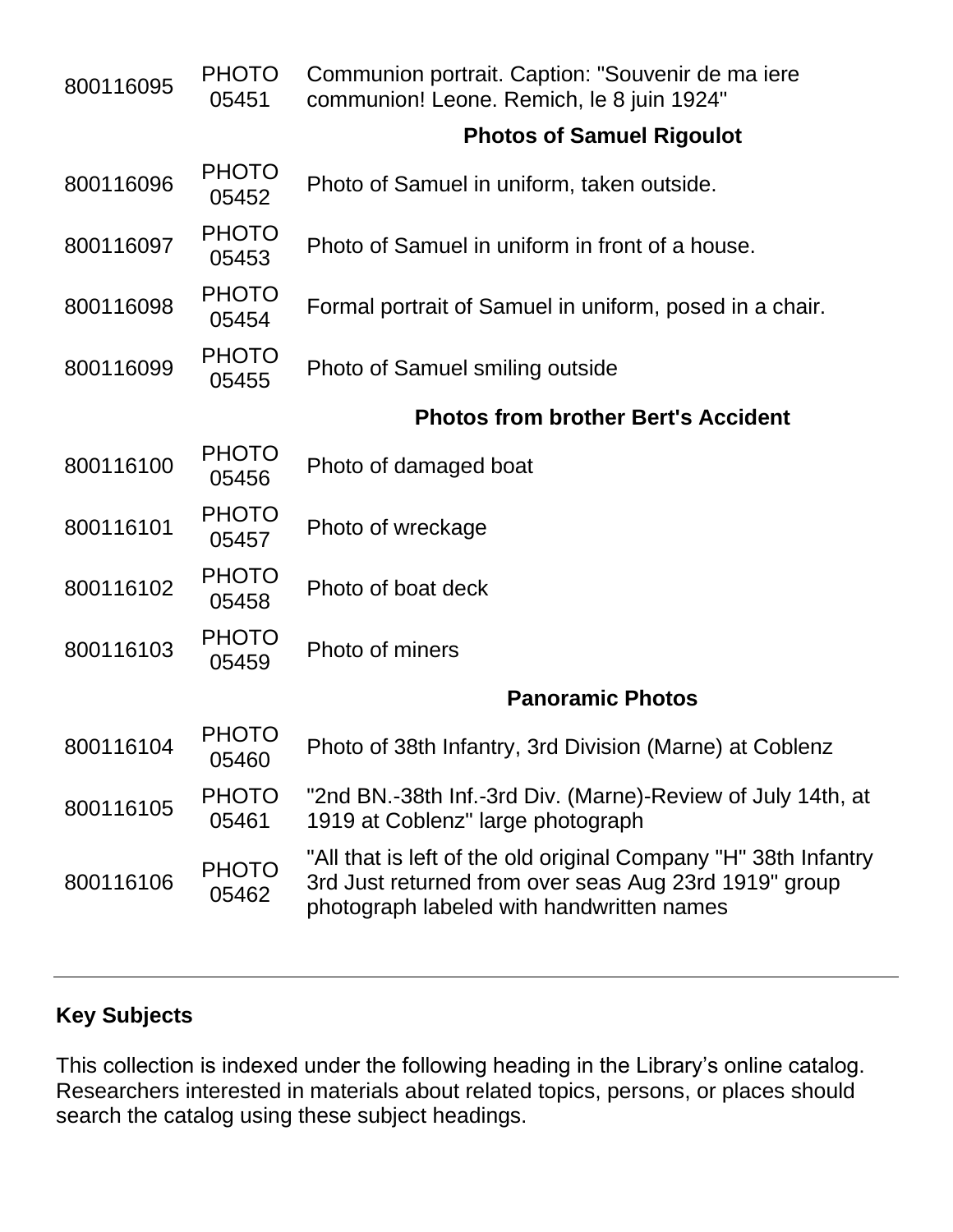#### **Names**

Rigoulot, Samuel M. -- 1899-1975 Rigoulot, Samuel M. – Correspondence World War, -- 1914-1918.

# **Subjects**

World War, -- 1914-1918. -- 3rd Division -- 38th Infantry Regiment World War, -- 1914-1918. -- Regimental histories -- United States

#### **Container List**

| Box | <b>Folder</b> | Item ID $#$ | <b>Title</b>                                                             | <b>Dates</b> |
|-----|---------------|-------------|--------------------------------------------------------------------------|--------------|
|     |               |             | <b>Series One: Official Government</b><br><b>Documents</b>               | 1916-1975    |
| 1   | 1             | 800116001   | Certificate of Registration of an Alien                                  | 7/17/1916    |
|     |               | 800116002   | Certificate promoting Samuel to rank of<br>corporal.                     | 2/1/1918     |
|     |               | 800116003   | Letter from King George V wishing soldiers<br>good luck                  | 4/1/1918     |
|     |               | 800116004   | Individual Pay Record Book                                               | 1/9/1918     |
|     |               | 800116005   | Letter from John Pershing to soldiers<br>thanking them for their service | 2/23/1919    |
|     |               | 800116006   | <b>Third Division Certificate detailing Samuel's</b><br>military history | 6/1/1919     |
|     |               | 800116007   | Honorable Discharge certificate (2 copies)                               | 8/29/1919    |
|     |               | 800116008   | Veterans of Foreign Wars card in envelope                                | 3/1/1924     |
|     |               | 800116009   | <b>Adjusted Service Bonds</b>                                            | 9/18/1924    |
|     |               | 800116010   | Selective Service registration card                                      | 2/16/1942    |
|     |               | 800116011   | Selective Service postal card                                            | 1/5/1943     |
|     |               | 800116012   | Notice of Classification cards (2 cards)                                 | 9/2/1944     |
|     |               | 800116013   | <b>Death Certificate</b>                                                 | 5/27/1975    |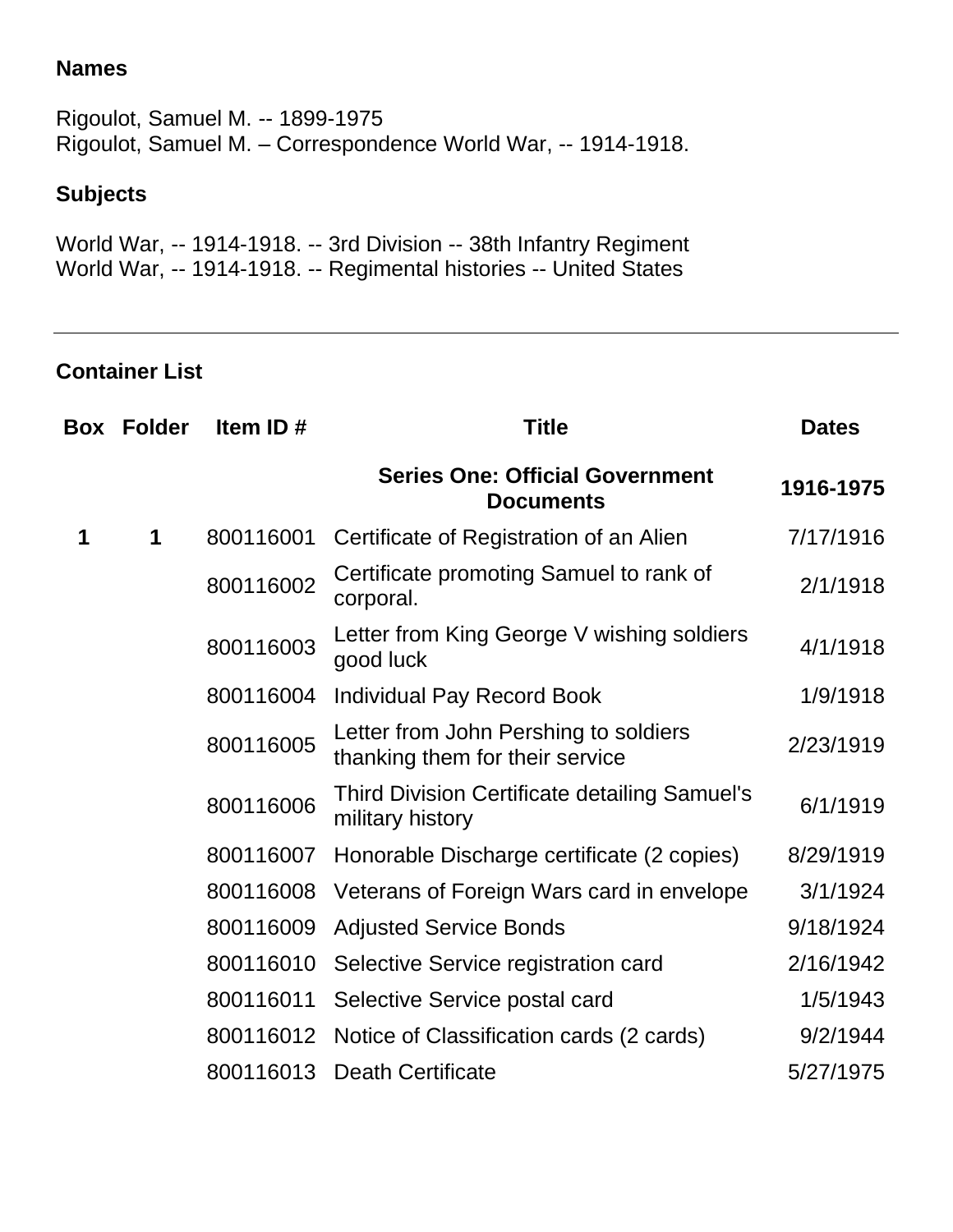# **1 2 Series Two: Correspondence**

|           | <b>Correspondence from the Muller-Prost</b><br><b>Family</b>                                                                                                                                                       | 1922-<br>1937, n.d. |
|-----------|--------------------------------------------------------------------------------------------------------------------------------------------------------------------------------------------------------------------|---------------------|
| 800116014 | Includes two letters, one in French and one<br>typed in English asking Samuel to visit and<br>updating him on family news                                                                                          | 1/2/1922            |
| 800116015 | Letter from Helene Muller-Prost thanking<br>Samuel for photograph and includes family<br>news, mother's illness                                                                                                    | 6/6/1923            |
| 800116016 | Letter from Helene Muller-Prost written in<br>French                                                                                                                                                               | 2/8/1924            |
| 800116017 | <b>Postcard from Helene Muller-Prost written</b><br>in French                                                                                                                                                      | 7/10/1924           |
| 800116018 | Postcard from Muller-Prost family written in<br>French                                                                                                                                                             | 12/30/1926          |
| 800116019 | Letter from Muller-Prost family includes:<br>letter from Leone written in English<br>expressing sympathy for Samuel's mother's<br>passing and including family news; and a<br>letter from Helene written in French | 12/27/1928          |
| 800116020 | Letter from Leone Muller-Prost written in<br>French                                                                                                                                                                | 12/24/1929          |
| 800116021 | <b>Christmas Card from Muller-Prost family</b><br>written in French and English                                                                                                                                    | 12/17/1937          |
| 800116022 | Postcard from Muller-Prost family written in<br>French                                                                                                                                                             | n.d.                |
| 800116023 | Postcard from Muller-Prost family written in<br>French                                                                                                                                                             | n.d.                |
|           | <b>Correspondence to and from Samuel's</b><br><b>Family and Friends</b>                                                                                                                                            | 1916-1969           |
| 800116024 | Letter from Mother regarding Samuel's<br>journey, family news                                                                                                                                                      | 7/11/1916           |
| 800116025 | Letter from Mother regarding family news,<br>subway accident                                                                                                                                                       | 7/14/1916           |
| 800116026 | Letter from brother Harold regarding family<br>news                                                                                                                                                                | 5/2/1918            |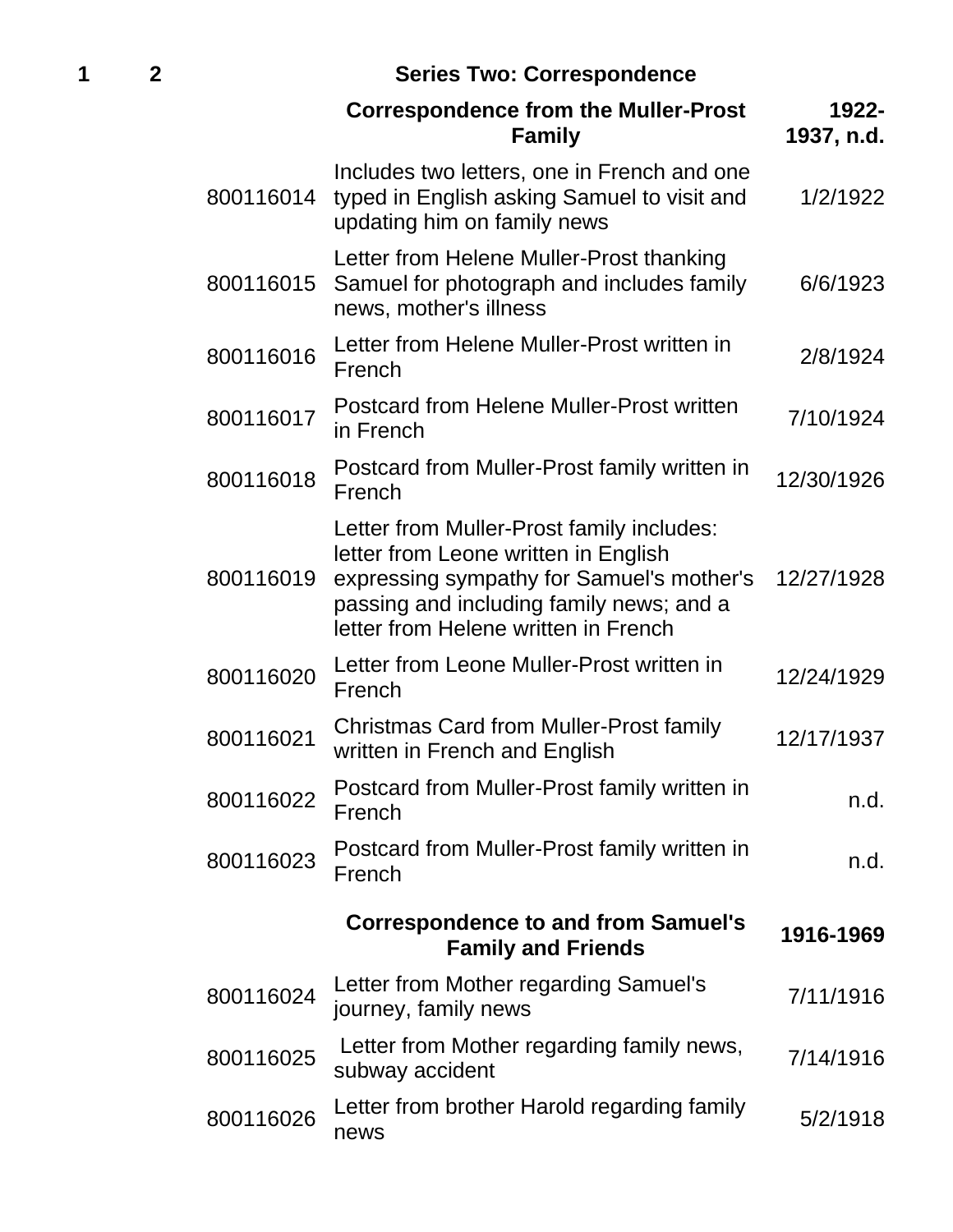| 800116027 | Letter from Samuel to his mother regarding<br>life in France                                                                        | 6/13/1918  |
|-----------|-------------------------------------------------------------------------------------------------------------------------------------|------------|
| 800116028 | Letter from Samuel to his mother written in<br>French                                                                               | 8/22/1918  |
| 800116029 | Letter from Corporal Charles King<br>requesting affidavit from Samuel (enclosed)                                                    | 7/2/1919   |
| 800116030 | Letter from William Harne to Samuel<br>expressing his condolences for the death of<br>Samuel's mother                               | 1/30/1935  |
| 800116031 | Letter from Samuel to son Robert regarding<br>details of his military service for a<br>scholarship                                  | [1969]     |
|           | <b>Letters regarding Capt. Herlihy</b>                                                                                              | 1919-1933  |
| 800116032 | Letter from American Expeditionary Forces<br>regarding Capt. Herlihy's Silver Star citation<br>(3)                                  | 6/3/1919   |
| 800116033 | Letter from 3rd Division Headquarters<br>regarding Capt. Herlihy's actions that<br>warranted a Silver Star citation (2)             | 7/8/1919   |
| 800116034 | Letter from Samuel to the Adjutant General<br>describing Capt. Herlihy's heroic actions<br>and recommending him for recognition (2) | 12/28/1931 |
| 800116035 | Letter from Adjutant General regarding<br>investigation of Capt. Helihy's actions and<br>decision not to award him decorations      | 1/25/1932  |
| 800116036 | Letter from Samuel to Adjutant General<br>asking that his letter be attached to<br>Herlihy's record                                 | 1/27/1932  |
| 800116037 | Letter from Adjutant General regarding<br>decorations for Capt. Herlihy and enclosing<br>a copy of his previous letter              | 2/1/1932   |
| 800116038 | Letter from Capt. Herlihy thanking Samuel<br>for his recommendation letter and<br>describing life with family in Puerto Rico.       | 8/23/1933  |
| 800116039 | Letter draft written by Samuel to Capt.<br><b>Herlihy</b>                                                                           | 2/2/1932   |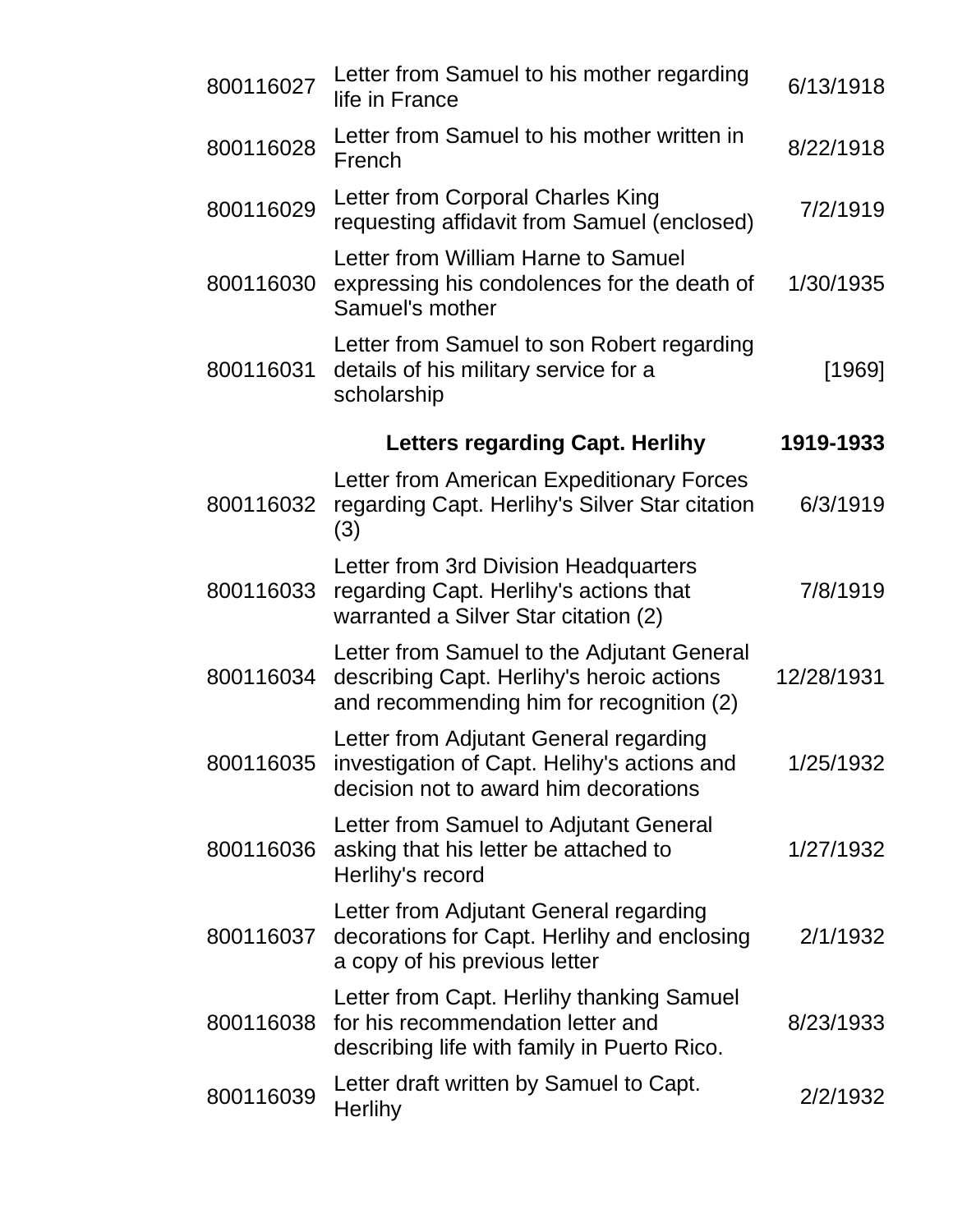|   |   |           | <b>Government Correspondence</b>                                                                                              | 1924-1969           |
|---|---|-----------|-------------------------------------------------------------------------------------------------------------------------------|---------------------|
|   |   | 800116040 | Letter from Adjutant General<br>acknowledging receipt of letter regarding<br>use of commercial armed cars                     | 3/24/1924           |
|   |   | 800116041 | Letter from Veterans Bureau enclosing<br><b>Adjusted Service Certificate</b>                                                  | 1/1/1925            |
|   |   | 800116042 | Letter from Veterans Bureau<br>acknowledging change of beneficiary                                                            | 6/3/1927            |
|   |   | 800116043 | Letter from Robert Rigoulot to Adjutant<br>General asking for verification of Samuel's<br>service (includes personal records) | 4/10/1969           |
|   |   |           | <b>Miscellaneous</b>                                                                                                          | 1916-<br>1924, n.d. |
|   |   | 800116044 | Letter from Dr. George E. Reed confirming<br>date and place of Samuel's birth                                                 | 7/6/1916            |
|   |   | 800116045 | Envelope addressed to Samuel                                                                                                  | 12/29/2024          |
|   |   | 800116046 | Letter from Veterans Administration<br>regarding location of Samuel and his wife's<br>graves, including a map and list        | 4/14/1986           |
|   |   | 800116047 | Envelope addressed to Samuel                                                                                                  | n.d.                |
| 1 | 3 |           | <b>Series Three: Newspapers and Clippings</b>                                                                                 |                     |
|   |   |           | The Watch on the Rhine                                                                                                        |                     |
|   |   |           | 800116048 Volume 12, No. 4                                                                                                    | 2/1/1931            |
|   |   |           | 800116049 Volume 12, No. 5                                                                                                    | 4/1/1931            |
|   |   | 800116050 | Volume 13, No. 5                                                                                                              | 4/1/1932            |
|   |   |           | <b>Recruiting News</b>                                                                                                        |                     |
|   |   |           | 800116051 Volume XV, No. 7                                                                                                    | 4/1/1933            |
|   |   |           |                                                                                                                               |                     |

# **Clippings**

|           | Brooklyn Daily Times: 'The Story of the<br>800116052 World War: 241 - The 3rd Division on the<br>Marne" (2 copies) (comic strip) | 8/12/1929 |
|-----------|----------------------------------------------------------------------------------------------------------------------------------|-----------|
| 800116053 | Brooklyn Daily Times: "The Story of the<br>World War: 251 - The Close of the 2nd                                                 | 8/23/1929 |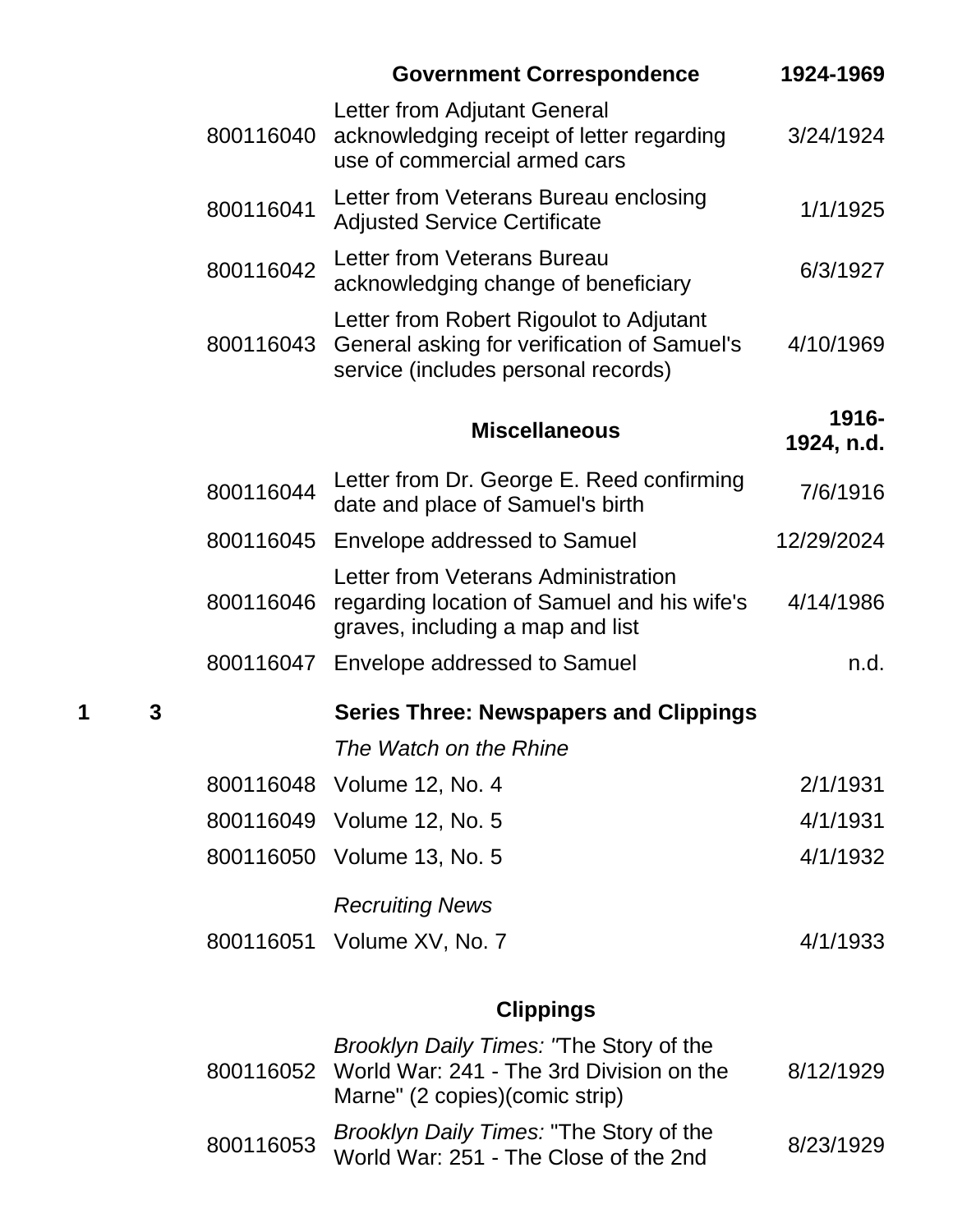|   |   | 800116054 | New York Times: "M'Alexander Lauds<br>Pershing War Data" (2 copies)                                                    | 3/16/1931 |
|---|---|-----------|------------------------------------------------------------------------------------------------------------------------|-----------|
|   |   | 800116055 | Photocopy of The Herald Statesman, page<br>three                                                                       | 1/26/1935 |
|   |   | 800116056 | Clipping: Photo of Thirty-Eighth Infantry,<br>Third American Division being decorated in<br>recognition of its service | n.d.      |
| 1 | 4 |           | <b>Series Four: Programs</b>                                                                                           |           |
|   |   |           | 800116057 Program for Easter Services                                                                                  | 3/31/1918 |
|   |   |           | 800116058 Memorial Services for 38th Infantry                                                                          | 5/11/1919 |
|   |   | 800116059 | Rock of the Marne pamphlet<br>commemorating anniversary of the Second<br><b>Battle of the Marne</b>                    | 7/15/1920 |
|   |   | 800116060 | 3rd Annual Reunion of 38th U.S. Infantry                                                                               | 7/18/1922 |
|   |   | 800116061 | Rock of the Marne Post Reception in honor<br>of Major-General Ulysses Grant<br>McAlexander                             | 3/23/1931 |
|   |   | 800116062 | National Reunion and Convention of 3rd<br><b>Division</b>                                                              | 7/14/1932 |
| 1 | 5 |           | <b>Series Five: Souvenirs</b>                                                                                          |           |
|   |   |           | 800116063 Pantheon de la Guerre Postcard Book                                                                          | 4/2/1905  |
|   |   | 800116064 | Souvenir de Toul postcard book with<br>inscription from Samuel inside                                                  | 3/26/1919 |
|   |   | 800116065 | Versailles photograph book                                                                                             | n.d.      |
|   |   | 800116066 | Panorama of the Rhine                                                                                                  | n.d.      |
| 1 | 6 |           | <b>Series Six: Miscellaneous</b>                                                                                       | 5/27/1919 |
|   |   | 800116067 | Dance Card from Obermendig, Germany                                                                                    | 5/27/1919 |
|   |   | 800116068 | K. Sobol photography card                                                                                              | n.d.      |
|   |   | 800116069 | <b>Michelin Guides bookmark</b>                                                                                        | n.d.      |
|   |   |           | 800116070 Sheet Music for Rock of the Marne march                                                                      | n.d.      |